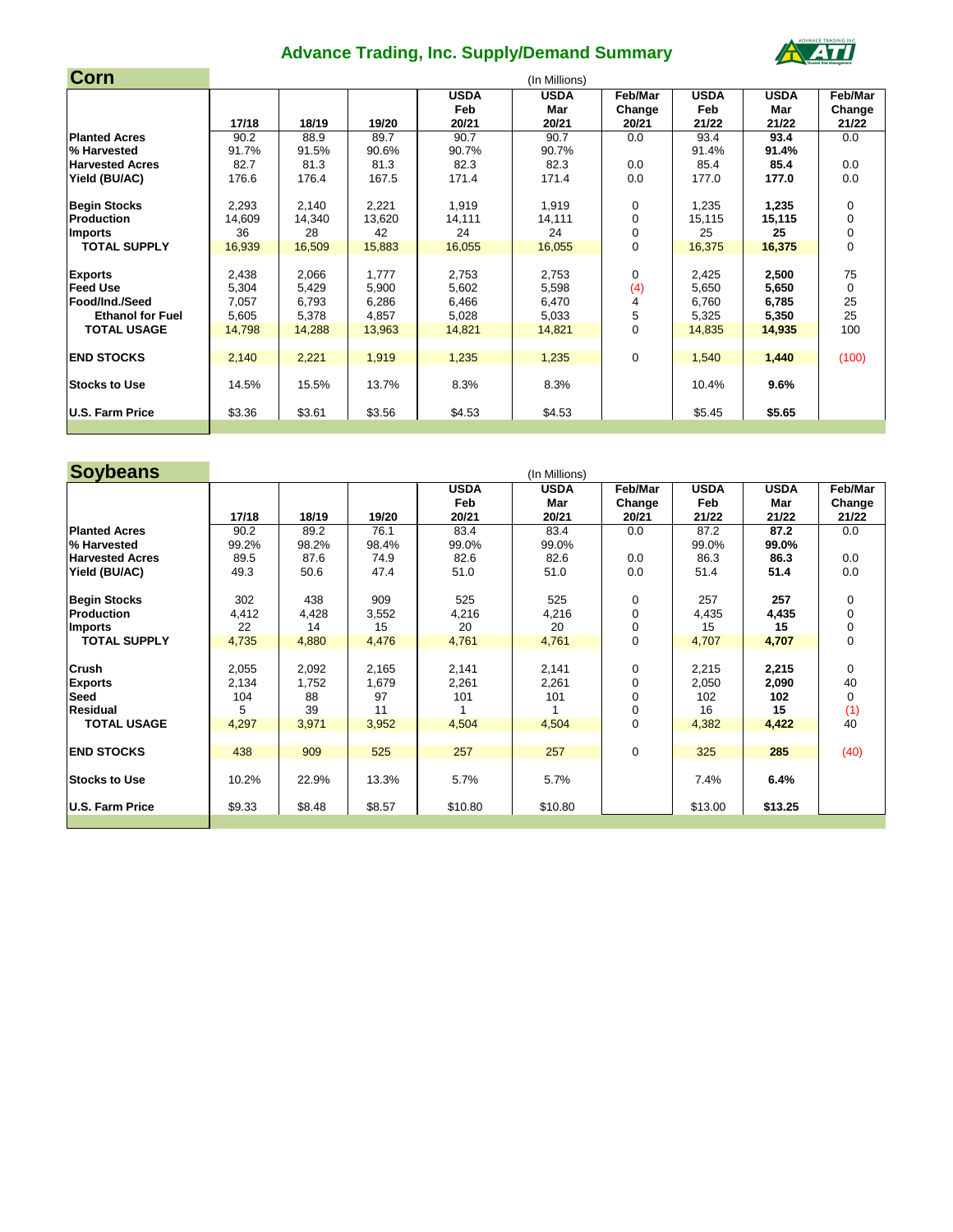| <b>Soybean Oil</b>   |         |         |         |             | (Million Pounds) |         |             |             |             |
|----------------------|---------|---------|---------|-------------|------------------|---------|-------------|-------------|-------------|
|                      |         |         |         | <b>USDA</b> | <b>USDA</b>      | Feb/Mar | <b>USDA</b> | <b>USDA</b> | Feb/Mar     |
|                      |         |         |         | Feb         | Mar              | Change  | Feb         | Mar         | Change      |
|                      | 17/18   | 18/19   | 19/20   | 20/21       | 20/21            | 20/21   | 21/22       | 21/22       | 21/22       |
| <b>Begin Stocks</b>  | 1,711   | 1,995   | 1,775   | 1,853       | 1,853            |         | 2,131       | 2,131       | 0           |
| <b>Production</b>    | 23,772  | 24,197  | 24,911  | 25,023      | 25,023           |         | 26,205      | 26,205      |             |
| Imports              | 335     | 397     | 320     | 302         | 302              |         | 450         | 450         | 0           |
| <b>TOTAL SUPPLY</b>  | 25,819  | 26,590  | 27,006  | 27,177      | 27,177           | 0       | 28,786      | 28,786      | 0           |
|                      |         |         |         |             |                  |         |             |             |             |
| Domestic Disap.      | 21,380  | 22,874  | 22,317  | 23,323      | 23,323           | 0       | 25,285      | 25,085      | (200)       |
| <b>Biodiesel</b>     | 7,134   | 7,863   | 8,658   | 8,850       | 8,850            |         | 11,000      | 10,700      | (300)       |
| Food, Feed& Other    | 14,247  | 15,011  | 13,659  | 14,473      | 14,473           |         | 14,285      | 14,385      | 100         |
| <b>Exports</b>       | 2,443   | 1,940   | 2,837   | 1,723       | 1,723            |         | 1,425       | 1,625       | 200         |
| <b>TOTAL USAGE</b>   | 23,823  | 24,815  | 25,154  | 25,046      | 25,046           |         | 26,710      | 26,710      | 0           |
|                      |         |         |         |             |                  |         |             |             |             |
| <b>END STOCKS</b>    | 1,995   | 1,775   | 1,853   | 2,131       | 2,131            | 0       | 2,076       | 2,076       | $\mathbf 0$ |
|                      |         |         |         |             |                  |         |             |             |             |
| <b>Stocks to Use</b> | 8.4%    | 7.2%    | 7.4%    | 10.0%       | 8.5%             |         | 7.8%        | 7.8%        |             |
|                      |         |         |         |             |                  |         |             |             |             |
| <b>Average Price</b> | \$30.04 | \$28.26 | \$29.65 | \$56.87     | \$56.87          |         | \$66.00     | \$68.00     |             |
|                      |         |         |         |             |                  |         |             |             |             |

| <b>Soybean Meal</b>  |          |          |          |                    | (Thousand Short Tons) |                   |                    |                    |                   |
|----------------------|----------|----------|----------|--------------------|-----------------------|-------------------|--------------------|--------------------|-------------------|
|                      |          |          |          | <b>USDA</b><br>Feb | <b>USDA</b><br>Mar    | Feb/Mar<br>Change | <b>USDA</b><br>Feb | <b>USDA</b><br>Mar | Feb/Mar<br>Change |
|                      | 17/18    | 18/19    | 19/20    | 20/21              | 20/21                 | 20/21             | 21/22              | 21/22              | 21/22             |
| <b>Begin Stocks</b>  | 401      | 555      | 402      | 341                | 341                   |                   | 341                | 341                | 0                 |
| <b>Production</b>    | 49,226   | 48,814   | 51,100   | 50,565             | 50,565                |                   | 51,909             | 51,909             |                   |
| <b>Imports</b>       | 483      | 683      | 639      | 783                | 783                   |                   | 450                | 450                |                   |
| <b>TOTAL SUPPLY</b>  | 50,109   | 50,052   | 52,142   | 51,689             | 51,689                | $\mathbf 0$       | 52,700             | 52,700             | 0                 |
|                      |          |          |          |                    |                       |                   |                    |                    |                   |
| Domestic Disap.      | 35,537   | 36,212   | 37,967   | 37,580             | 37,580                | 0                 | 37,900             | 37,900             | 0                 |
| <b>Exports</b>       | 14,016   | 13,438   | 13,834   | 13,768             | 13,768                |                   | 14,400             | 14,400             |                   |
| <b>TOTAL USAGE</b>   | 49,554   | 49,650   | 51,801   | 51,348             | 51,348                | 0                 | 52,300             | 52,300             | 0                 |
|                      |          |          |          |                    |                       |                   |                    |                    |                   |
| <b>END STOCKS</b>    | 555      | 402      | 341      | 341                | 341                   | 0                 | 400                | 400                | 0                 |
|                      |          |          |          |                    |                       |                   |                    |                    |                   |
| <b>Average Price</b> | \$345.02 | \$308.28 | \$299.50 | \$392.31           | \$392.31              |                   | \$410              | \$420              |                   |
|                      |          |          |          |                    |                       |                   |                    |                    |                   |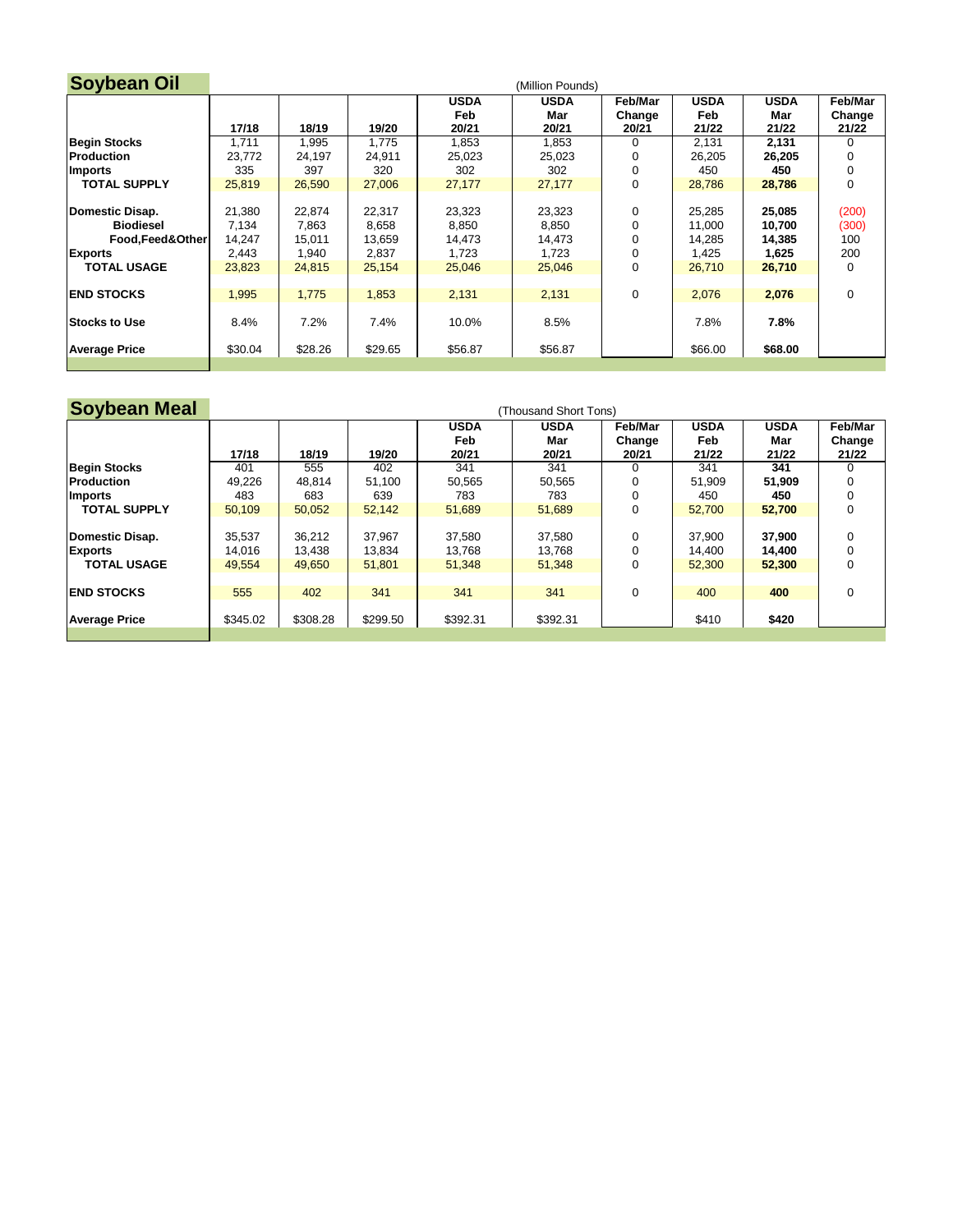| Sorghum                                              |                  |                  |                 |                    | (In Millions)               |                   |                    |                    |                                    |
|------------------------------------------------------|------------------|------------------|-----------------|--------------------|-----------------------------|-------------------|--------------------|--------------------|------------------------------------|
|                                                      |                  |                  |                 | <b>USDA</b><br>Feb | <b>USDA</b><br>Mar          | Feb/Mar<br>Change | <b>USDA</b><br>Feb | <b>USDA</b><br>Mar | <b>Feb/Mar</b><br>Change           |
|                                                      | 17/18            | 18/19            | 19/20           | 20/21              | 20/21                       | 20/21             | 21/22              | 21/22              | 21/22                              |
| <b>Planted Acres</b>                                 | 5.6              | 5.7              | 5.3             | 5.9                | 5.9                         | 0.0               | 7.3                | 7.3                | 0.0                                |
| % Harvested                                          | 89.3%            | 89.5%            | 88.7%           | 86.4%              | 86.4%                       |                   | 89.0%              | 89.0%              |                                    |
| <b>Harvested Acres</b>                               | 5.0              | 5.1              | 4.7             | 5.1                | 5.1                         | 0.0               | 6.5                | 6.5                | 0.0                                |
| Yield (BU/AC)                                        | 71.7             | 72.1             | 73.0            | 73.2               | 73.2                        | 0.0               | 69.0               | 69.0               | 0.0                                |
| <b>Begin Stocks</b>                                  | 33               | 35               | 64              | 30                 | 30                          | 0                 | 20                 | 20                 | $\overline{0}$                     |
| Production                                           | 362              | 365              | 341             | 373                | 373                         | $\pmb{0}$         | 448                | 448                | 0                                  |
| <b>Imports</b>                                       | $\overline{2}$   | 0                | $\Omega$        | $\overline{0}$     | 0                           | 0                 | 0                  | 0                  | 0                                  |
| <b>TOTAL SUPPLY</b>                                  | 397              | 400              | 405             | 403                | 403                         | $\pmb{0}$         | 468                | 468                | 0                                  |
| <b>Feed/Residual</b><br><b>FSI</b><br><b>Exports</b> | 102<br>60<br>200 | 138<br>106<br>93 | 97<br>75<br>203 | 89<br>10<br>284    | 92<br>$\overline{7}$<br>284 | 3<br>(3)<br>0     | 115<br>10<br>310   | 115<br>10<br>310   | $\mathbf 0$<br>$\overline{0}$<br>0 |
| <b>TOTAL USAGE</b>                                   | 362              | 336              | 375             | 383                | 383                         | 0                 | 435                | 435                | $\overline{0}$                     |
| <b>END STOCKS</b>                                    | 35               | 64               | 30              | 20                 | 20                          | $\mathbf 0$       | 33                 | 33                 | $\pmb{0}$                          |
| <b>Stocks to Use</b>                                 | 9.7%             | 19.0%            | 8.0%            | 5.2%               | 5.2%                        |                   | 7.6%               | 7.6%               |                                    |
| U.S. Farm Price                                      | \$3.22           | \$3.26           | \$3.34          | \$5.04             | \$5.04                      |                   | \$5.45             | \$5.80             |                                    |
|                                                      |                  |                  |                 |                    |                             |                   |                    |                    |                                    |

| <b>All Wheat</b>       |        | (In Millions) |        |             |             |                |             |             |                |  |  |  |
|------------------------|--------|---------------|--------|-------------|-------------|----------------|-------------|-------------|----------------|--|--|--|
|                        |        |               |        | <b>USDA</b> | <b>USDA</b> | Feb/Mar        | <b>USDA</b> | <b>USDA</b> | <b>Feb/Mar</b> |  |  |  |
|                        |        |               |        | Feb         | Mar         | Change         | Feb         | Mar         | Change         |  |  |  |
|                        | 17/18  | 18/19         | 19/20  | 20/21       | 20/21       | 20/21          | 21/22       | 21/22       | 21/22          |  |  |  |
| <b>Planted Acres</b>   | 46.1   | 47.8          | 45.5   | 44.5        | 44.5        | 0.0            | 46.7        | 46.7        |                |  |  |  |
| % Harvested            | 81.6%  | 82.8%         | 82.2%  | 82.7%       | 82.7%       |                | 79.7%       | 79.7%       |                |  |  |  |
| <b>Harvested Acres</b> | 37.6   | 39.6          | 37.4   | 36.8        | 36.8        | 0.0            | 37.2        | 37.2        |                |  |  |  |
| Yield (BU/AC)          | 46.4   | 47.6          | 51.7   | 49.7        | 49.7        | 0.0            | 44.3        | 44.3        |                |  |  |  |
| <b>Begin Stocks</b>    | 1,181  | 1,099         | 1,080  | 1,028       | 1,028       | $\mathbf 0$    | 845         | 845         |                |  |  |  |
| <b>Production</b>      | 1,741  | 1,885         | 1,932  | 1,828       | 1,828       | 0              | 1,646       | 1,646       |                |  |  |  |
| Imports                | 158    | 135           | 104    | 100         | 100         | $\overline{0}$ | 100         | 95          | (5)            |  |  |  |
| <b>TOTAL SUPPLY</b>    | 3,080  | 3,119         | 3,116  | 2,957       | 2,957       | $\overline{0}$ | 2,591       | 2,586       | (5)            |  |  |  |
| Food                   | 964    | 954           | 962    | 961         | 961         | $\mathbf 0$    | 959         | 959         |                |  |  |  |
| <b>Seed</b>            | 63     | 59            | 62     | 64          | 64          | 0              | 64          | 64          |                |  |  |  |
| <b>Feed/Residual</b>   | 47     | 88            | 95     | 95          | 95          | 0              | 110         | 110         |                |  |  |  |
| <b>Exports</b>         | 906    | 937           | 969    | 992         | 992         | $\mathbf 0$    | 810         | 800         | (10)           |  |  |  |
| <b>TOTAL USAGE</b>     | 1,981  | 2,039         | 2,087  | 2,111       | 2,111       | $\mathbf 0$    | 1,943       | 1,933       | (10)           |  |  |  |
| <b>END STOCKS</b>      | 1,099  | 1,080         | 1,028  | 845         | 845         | $\mathbf 0$    | 648         | 653         |                |  |  |  |
|                        |        |               |        |             |             |                |             |             |                |  |  |  |
| <b>Stocks to Use</b>   | 55.5%  | 53.0%         | 49.3%  | 40.0%       | 40.0%       |                | 33.4%       | 33.8%       |                |  |  |  |
| U.S. Farm Price        | \$4.72 | \$5.16        | \$4.58 | \$5.05      | \$5.05      |                | \$7.30      | \$7.50      |                |  |  |  |
|                        |        |               |        |             |             |                |             |             |                |  |  |  |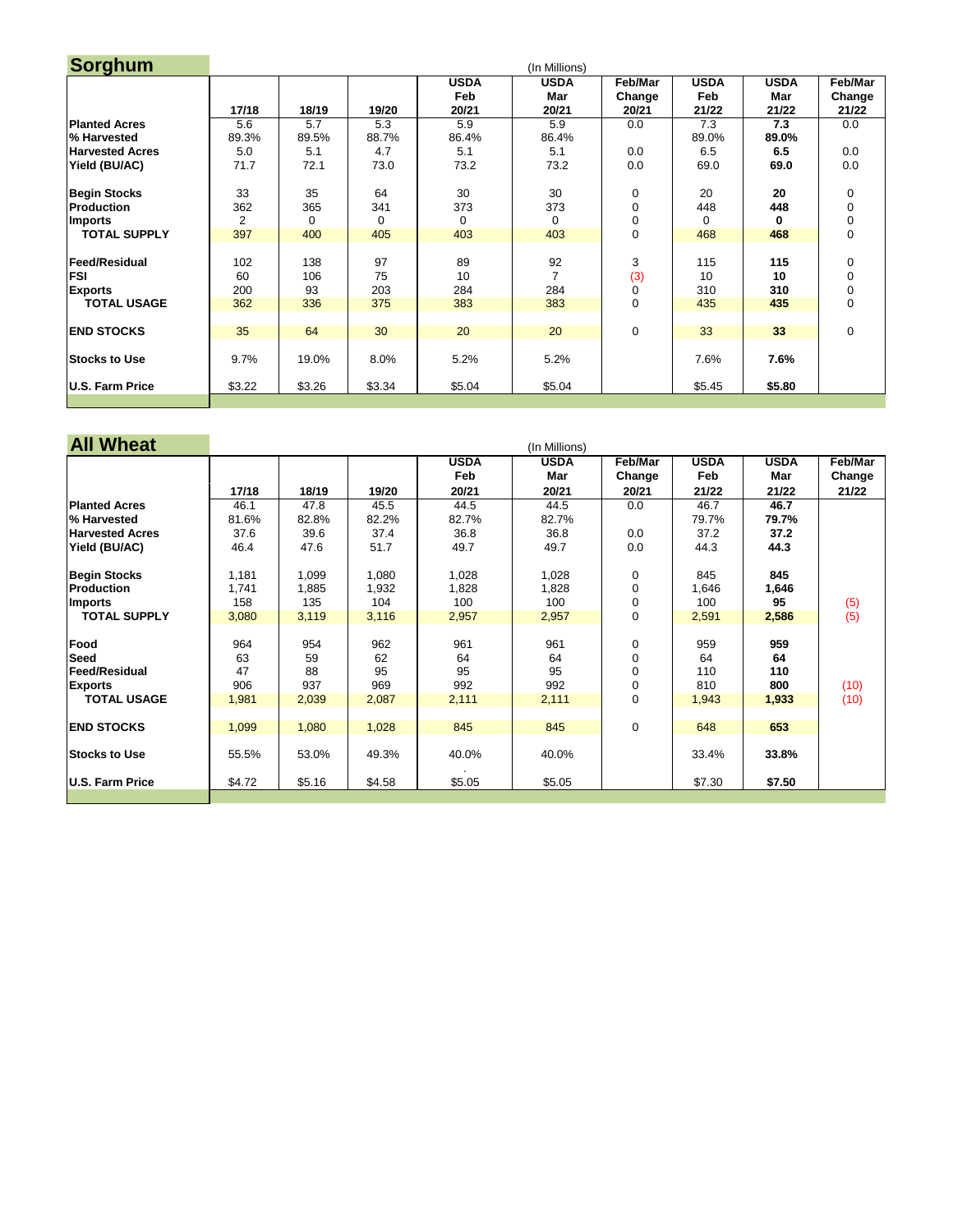| <b>Wheat by Class</b>  | (In Millions) |          |          |             |             |                          |             |             |                          |  |  |
|------------------------|---------------|----------|----------|-------------|-------------|--------------------------|-------------|-------------|--------------------------|--|--|
|                        |               |          |          | <b>USDA</b> | <b>USDA</b> | <b>Feb/Mar</b>           | <b>USDA</b> | <b>USDA</b> | <b>Feb/Mar</b>           |  |  |
|                        |               |          |          | Feb         | <b>Mar</b>  | Change                   | Feb         | <b>Mar</b>  | Change                   |  |  |
|                        | 17/18         | 18/19    | 19/20    | 20/21       | 20/21       | 20/21                    | 21/22       | 21/22       | 21/22                    |  |  |
| <b>Hard Red Winter</b> |               |          |          |             |             |                          |             |             |                          |  |  |
| <b>Begin Stocks</b>    | 589           | 581      | 516      | 506         | 506         | 0                        | 428         | 428         | $\pmb{0}$                |  |  |
| <b>Production</b>      | 750           | 662      | 845      | 659         | 659         | $\pmb{0}$                | 749         | 749         |                          |  |  |
| <b>TOTAL SUPPLY</b>    | 1,346         | 1,248    | 1,363    | 1,169       | 1,169       | $\mathbf 0$              | 1,182       | 1,182       |                          |  |  |
|                        |               |          |          |             |             |                          |             |             |                          |  |  |
| Domestic Use           | 394           | 401      | 480      | 402         | 402         | 0                        | 507         | 507         |                          |  |  |
| <b>Exports</b>         | 371           | 331      | 376      | 340         | 340         | $\pmb{0}$                | 325         | 320         | (5)                      |  |  |
| <b>TOTAL USAGE</b>     | 765           | 732      | 856      | 742         | 742         | 0                        | 832         | 827         | (5)                      |  |  |
|                        |               |          |          |             |             |                          |             |             |                          |  |  |
| <b>END STOCKS</b>      | 581           | 516      | 506      | 428         | 428         | 0                        | 351         | 356         |                          |  |  |
|                        |               |          |          |             |             |                          |             |             |                          |  |  |
| <b>Stocks to Use</b>   | 75.9%         | 70.5%    | 59.1%    | 57.7%       | 57.7%       |                          | 42.2%       | 43.0%       |                          |  |  |
|                        |               |          |          |             |             |                          |             |             |                          |  |  |
| <b>Hard Red Spring</b> |               |          |          |             |             |                          |             |             |                          |  |  |
| <b>Begin Stocks</b>    | 235           | 191      | 263      | 280         | 280         | 0                        | 235         | 235         | $\pmb{0}$                |  |  |
| Production             | 384           | 587      | 520      | 531         | 531         | $\pmb{0}$                | 297         | 297         | $\mathbf 0$              |  |  |
| <b>TOTAL SUPPLY</b>    | 707           | 846      | 836      | 858         | 858         | 0                        | 577         | 572         | (5)                      |  |  |
|                        |               |          |          |             |             |                          |             |             |                          |  |  |
| Domestic Use           | 288           | 324      | 288      | 339         | 339         | 0                        | 244         | 244         |                          |  |  |
| <b>Exports</b>         | 228           | 259      | 268      | 284         | 284         | $\pmb{0}$                | 205         | 205         | $\pmb{0}$                |  |  |
| <b>TOTAL USAGE</b>     | 516           | 583      | 556      | 623         | 623         | 0                        | 449         | 449         | $\mathbf 0$              |  |  |
|                        |               |          |          |             |             |                          |             |             |                          |  |  |
| <b>END STOCKS</b>      | 191           | 263      | 280      | 235         | 235         | 0                        | 129         | 124         | (5)                      |  |  |
|                        | 37.0%         |          |          | 37.7%       |             |                          |             | 27.6%       |                          |  |  |
| <b>Stocks to Use</b>   |               | 45.1%    | 50.4%    |             | 37.7%       |                          | 28.7%       |             |                          |  |  |
| <b>Soft Red Winter</b> |               |          |          |             |             |                          |             |             |                          |  |  |
| <b>Begin Stocks</b>    | 215           | 205      | 158      | 105         | 105         | 0                        | 85          | 85          | 0                        |  |  |
| Production             | 293           | 286      | 240      | 266         | 266         | $\pmb{0}$                | 361         | 361         | $\pmb{0}$                |  |  |
| <b>TOTAL SUPPLY</b>    | 513           | 495      | 402      | 376         | 376         | 0                        | 451         | 451         | $\pmb{0}$                |  |  |
|                        |               |          |          |             |             |                          |             |             |                          |  |  |
| Domestic Use           | 217           | 209      | 204      | 222         | 222         | 0                        | 239         | 239         | $\mathbf 0$              |  |  |
| <b>Exports</b>         | 91            | 128      | 92       | 69          | 69          | $\pmb{0}$                | 120         | 115         | (5)                      |  |  |
| <b>TOTAL USAGE</b>     | 308           | 337      | 297      | 291         | 291         | 0                        | 359         | 354         | (5)                      |  |  |
|                        |               |          |          |             |             |                          |             |             |                          |  |  |
| <b>END STOCKS</b>      | 205           | 158      | 105      | 85          | 85          | 0                        | 92          | 97          | $\sqrt{5}$               |  |  |
|                        |               |          |          |             |             |                          |             |             |                          |  |  |
| <b>Stocks to Use</b>   | 66.6%         | 46.9%    | 35.4%    | 29.2%       | 29.2%       |                          | 25.6%       | 27.4%       |                          |  |  |
|                        |               |          |          |             |             |                          |             |             |                          |  |  |
| <b>White</b>           |               |          |          |             |             |                          |             |             |                          |  |  |
| <b>Begin Stocks</b>    | 105           | 87       | 88       | 95          | 95          | 0                        | 70          | 70          | 0                        |  |  |
| Production             | 259           | 272      | 273      | 303         | 303         | $\pmb{0}$                | 201         | 201         | $\pmb{0}$                |  |  |
| <b>TOTAL SUPPLY</b>    | 371           | 365      | 367      | 404         | 404         | 0                        | 276         | 276         | $\mathbf 0$              |  |  |
|                        |               |          |          |             |             |                          |             |             |                          |  |  |
| Domestic Use           | 91            | 81       | 85       | 64          | 64          | 0                        | 80          | 80          | $\pmb{0}$                |  |  |
| <b>Exports</b>         | 193           | 196      | 187      | 270         | 270         | $\pmb{0}$                | 145         | 145         | $\pmb{0}$                |  |  |
| <b>TOTAL USAGE</b>     | 284           | 277      | 272      | 334         | 334         | 0                        | 225         | 225         | $\pmb{0}$                |  |  |
|                        |               |          |          |             |             |                          |             |             |                          |  |  |
| <b>END STOCKS</b>      | 87            | 88       | 92       | 70          | 70          | 0                        | 51          | 51          | $\pmb{0}$                |  |  |
|                        |               |          |          |             |             |                          |             |             |                          |  |  |
| <b>Stocks to Use</b>   | 30.6%         | 31.8%    | 33.8%    | 21.0%       | 21.0%       |                          | 22.7%       | 22.7%       |                          |  |  |
|                        |               |          |          |             |             |                          |             |             |                          |  |  |
| <b>Durum</b>           |               |          |          |             |             |                          |             |             |                          |  |  |
| <b>Begin Stocks</b>    | 36<br>55      | 35<br>78 | 55<br>54 | 42<br>69    | 42<br>69    | 0                        | 27<br>37    | 27<br>37    | 0                        |  |  |
| Production             | 142           |          |          |             |             | $\pmb{0}$<br>$\mathbf 0$ |             | 105         | $\pmb{0}$<br>$\mathbf 0$ |  |  |
| <b>TOTAL SUPPLY</b>    |               | 165      | 150      | 148         | 148         |                          | 105         |             |                          |  |  |
| Domestic Use           | 90            | 88       | 66       | 93          | 93          |                          | 65          | 65          |                          |  |  |
| <b>Exports</b>         | 18            | 22       | 42       | 28          | 28          | 0<br>$\pmb{0}$           | 15          | 15          | $\pmb{0}$<br>$\pmb{0}$   |  |  |
| <b>TOTAL USAGE</b>     | 107           | 110      | 108      | 121         | 121         | 0                        | 80          | 80          | $\pmb{0}$                |  |  |
|                        |               |          |          |             |             |                          |             |             |                          |  |  |
|                        |               |          |          |             |             |                          |             |             |                          |  |  |

| <b>END STOCKS</b>    | 35    | 55    | 42    | 27    | 27    | 25    | 25    |  |
|----------------------|-------|-------|-------|-------|-------|-------|-------|--|
| <b>Stocks to Use</b> | 32.7% | 50.0% | 38.9% | 22.3% | 22.3% | 31.3% | 31.3% |  |
|                      |       |       |       |       |       |       |       |  |